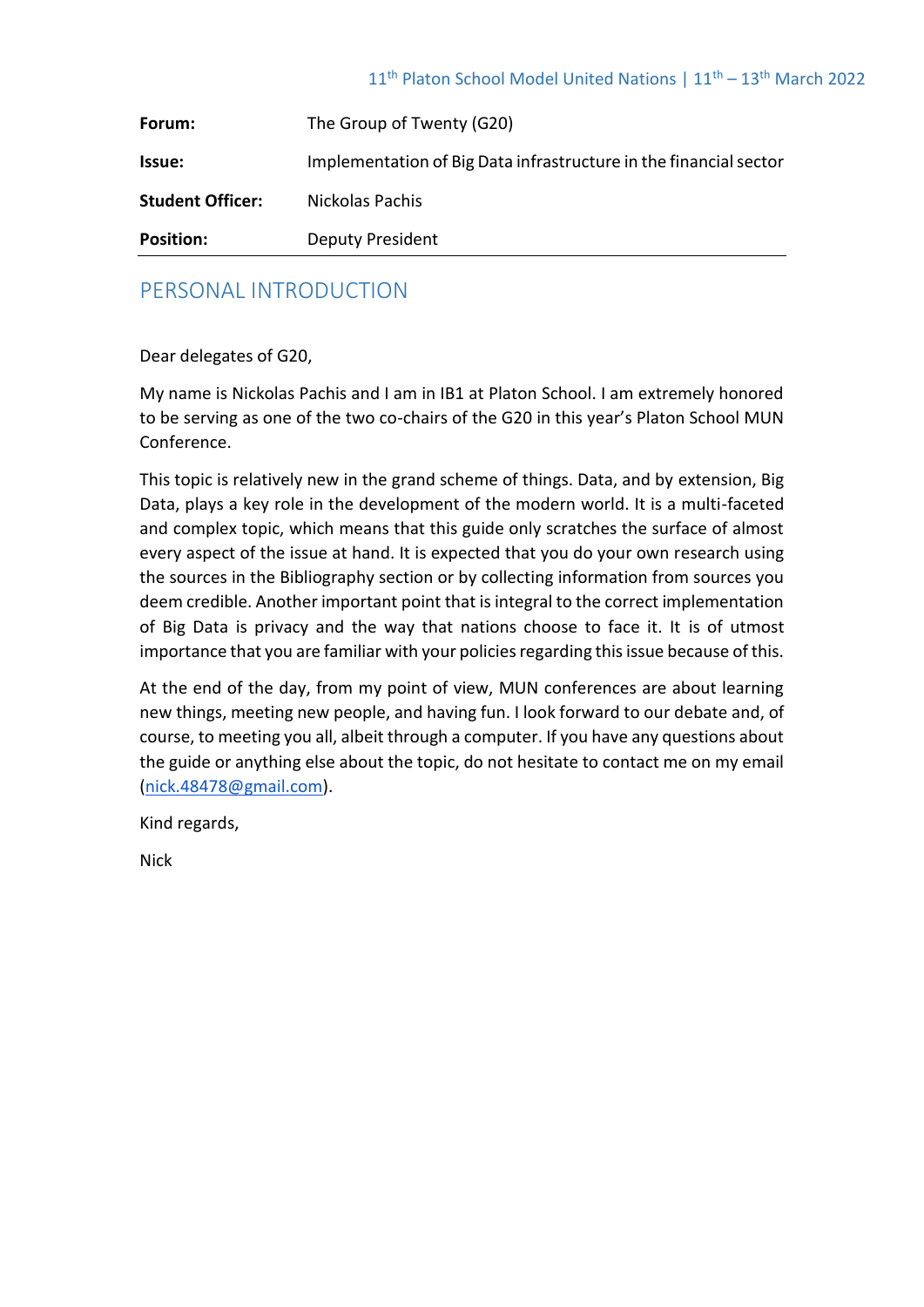# TOPIC INTRODUCTION

The field of finance generates an asinine amount of data; hundreds of millions of financial transactions globally generate quadrillions of bytes of data that are valuable to all the factors of production in both local and global markets. The sheer amount of data that needs to be stored and processed can prove problematic in a number of ways such as cost, workforce, and a lot more<sup>1</sup>.

Big Data in the modern sense is one of the most recent advancements of information categorization in the financial sector because of its ability to analyze, process and store information. Interestingly enough, there is no concrete definition for Big Data; it is, to an extent, subjective. Since there is not a certain threshold that can be considered the lowest floor at which a data set can be considered big data, the definition depends on the perspective of its users. In other words, the definition of Big Data is relative to the size of the business or government that looks to use it<sup>2</sup>.

While the concept of Big Data is relatively new, the market for it has managed to create an interesting dynamic when it comes to how it affects the surrounding markets. Such effects include rapid technological advancement in multiple fields, the cultivation of competition as well as the ever-increasing pressure from governments and corporations alike to conform to as well as shape regulations regarding the field of data analytics using Big Data.

The integration of Big Data is a pressing issue for the international community. It is inherently global in nature since the connection between local and international networks is mandatory for favorable results when it comes to processing and analyzing. Big Data also has a sizable intersection with other emerging fields in technology and artificial intelligence, such as the Internet of Things, which can aid in the constant provision of data that corporations can use. Moreover, this issue fits the theme of this year's PSMUN Conference "Redefining Solidarity" quite well, seeing as big data is an excellent way to facilitate satisfactory financial decisions. Furthermore, given the fact that more than 90% of the world's data has been generated after 2014, it is easy to see how the implementation of Big Data, or rather the relative lack, thereof, is a pressing matter.

<sup>2</sup> 'Big Data in the Financial Services Industry - From Data to Insights'. *Finextra Research*, 9 Sept. 2019, [https://www.finextra.com/blogposting/17847/big-data-in-the-financial-services-industry---from-data](https://www.finextra.com/blogposting/17847/big-data-in-the-financial-services-industry---from-data-to-insights)[to-insights.](https://www.finextra.com/blogposting/17847/big-data-in-the-financial-services-industry---from-data-to-insights)



<sup>1</sup> Hasan, Md. Morshadul, et al. 'Current Landscape and Influence of Big Data on Finance'. *Journal of Big Data*, vol. 7, no. 1, Mar. 2020, p. 21. *BioMed Central*, <https://doi.org/10.1186/s40537-020-00291-z>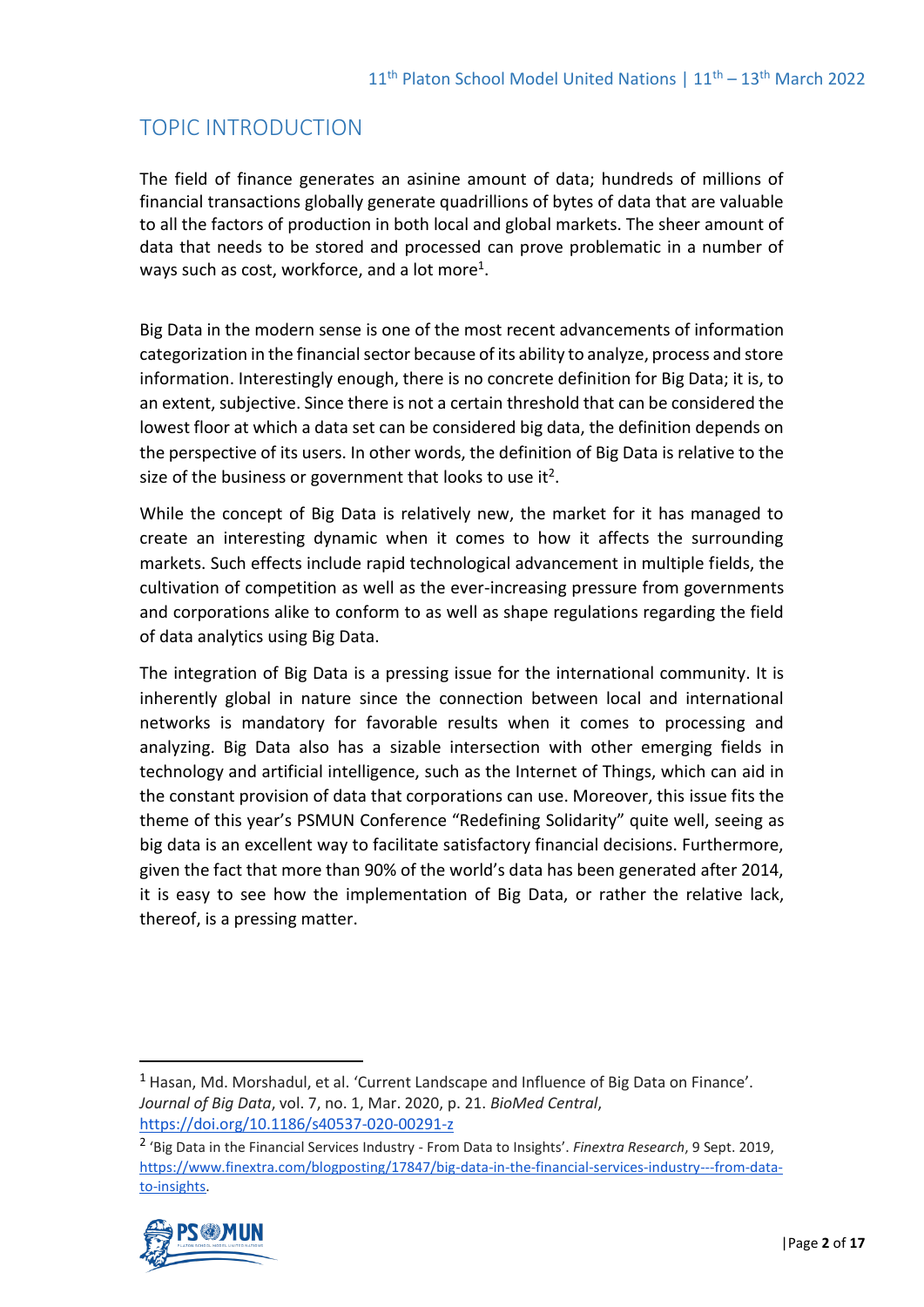## DEFINITION OF KEY TERMS

### Big Data

A field of computer science that specializes in analyzing, processing, and storing extremely large data sets in a relatively short period of time.<sup>3</sup>

The IT infrastructure that hosts "Big Data"is called Big Data infrastructure. It includes the tools that collect the data, the software and hardware that stores it, the software or application environments that break it down and analyze it, and the archive infrastructure that stores it after analysis.<sup>4</sup>

#### Application Programming Interface (API)

It is a software intermediary that allows two or more applications to communicate. In the context of finance, banks usually use private APIs to track and manage their customers' data.<sup>5</sup>

## Internet of Things (IoT)

The Internet of Things (IoT) is a network of physical objects that are embedded with sensors or software that are designed to connect and exchange data with other devices and systems over the internet.<sup>6</sup>

#### Open Banking

Financial technology refers to the use of open APIs that enable third-party developers to create software and services for a financial institution.<sup>7</sup>

#### Machine learning

It is a field of study in computer algorithms that can gradually improve with data and the passage of time. In this context, it is a method of data analysis that automates analytical model building through artificial intelligence.<sup>8</sup>

## Compound Annual Growth Rate (CAGR)

It is the rate of return that would be required for an investment to grow from its beginning balance to its ending balance, assuming the profits were reinvested at the end of each period of the investment's life span.<sup>9</sup>

<sup>8</sup>*Machine Learning: What It Is and Why It Matters*.

<https://www.investopedia.com/terms/c/cagr.asp>



<sup>3</sup> *What Is Big Data? | Oracle*[. https://www.oracle.com/big-data/what-is-big-data/](https://www.oracle.com/big-data/what-is-big-data/)

<sup>4</sup> Big Data Infrastructure: 4 Pain Points and How to Solve Them'. *Precisely*, 19 Dec. 2019, <https://www.precisely.com/blog/big-data/4-big-data-infrastructure-points-solve>

<sup>5</sup> '5 Examples of APIs We Use in Our Everyday Lives | Nordic APIs |'. *Nordic APIs*, 10 Dec. 2019, <https://nordicapis.com/5-examples-of-apis-we-use-in-our-everyday-lives/>

<sup>6</sup> *What Is the Internet of Things (IoT)?* <https://www.oracle.com/internet-of-things/what-is-iot/>

<sup>7</sup> 'Open Banking Definition'. *Investopedia*[, https://www.investopedia.com/terms/o/open-banking.asp](https://www.investopedia.com/terms/o/open-banking.asp)

[https://www.sas.com/en\\_in/insights/analytics/machine-learning.html](https://www.sas.com/en_in/insights/analytics/machine-learning.html)

<sup>9</sup> 'Compound Annual Growth Rate (CAGR)'. *Investopedia*,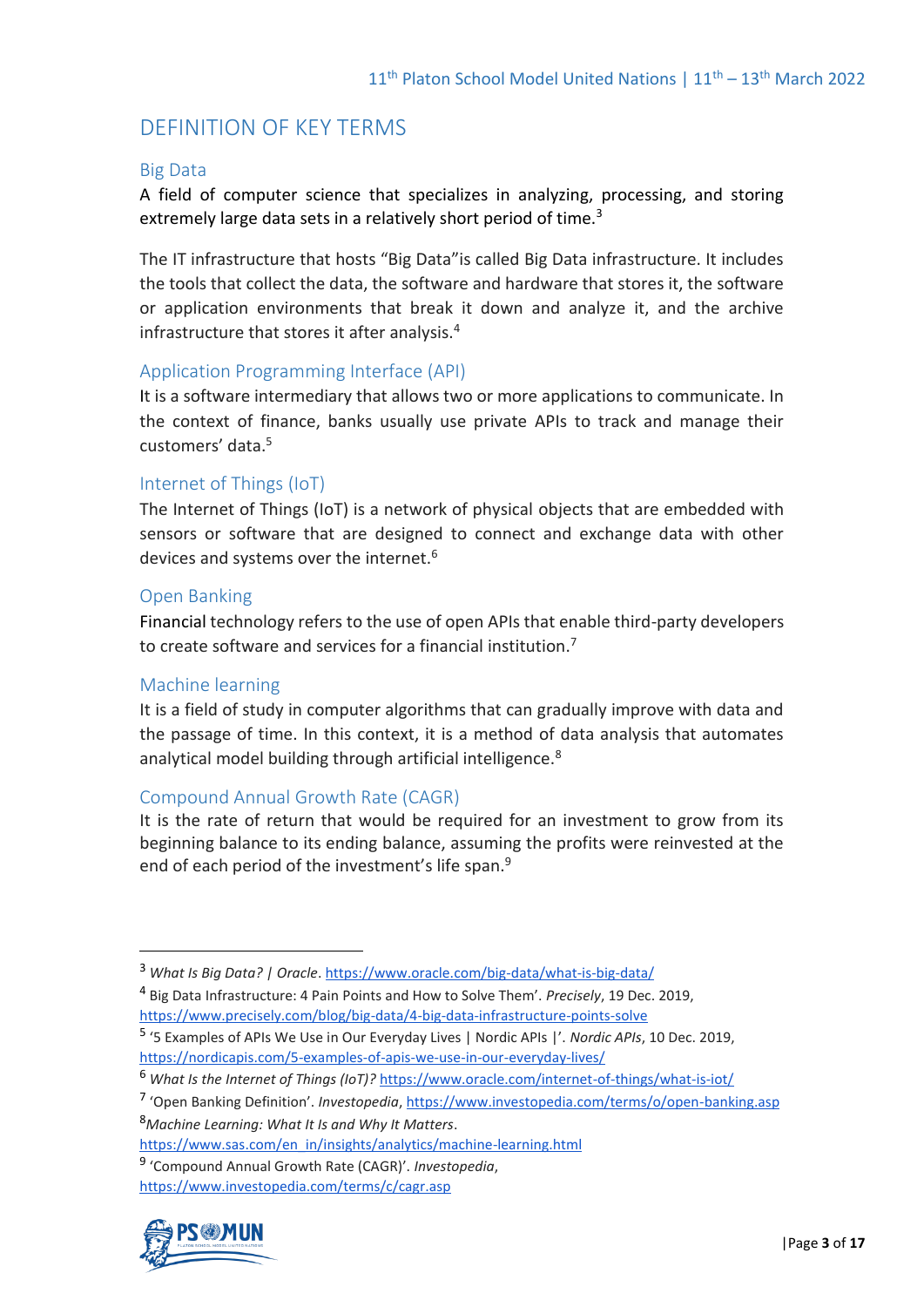## Cartel

A collection of independent businesses or organizations that collude in order to manipulate the price of a product or a service.<sup>10</sup>

## Moore's Law

The principle is that the number of transistors in a microchip doubles every two years though the cost of computers halves. This was an observation made by the co-founder of Intel, Gordon Earle Moore.<sup>11</sup> This law has already reached its limit because there is a physical limit to how many transistors can fit on a silicon chip.

## Cybersecurity

The practice of protecting systems and networks from digital attacks that are usually aimed at accessing information with the intent to extort, disrupt or declassify.<sup>12</sup>

# BACKGROUND INFORMATION

## A Brief historical recursion into statistical analysis and computing

One of the first advancements in the field of analytics was in 1663, when John Graunt, an English statistician and demographer, developed early statistical and census methods that provided a base for modern demography. He is considered by many to be the father of statistical data analysis. $^{13}$ 

In 1959, Herman Hollerith invented the punch card tabulating the machine. It was designed to store and summarize information stored on punched cards using electromechanics, which is largely related to modern digital machines. During the same time period, Arthur Samuel would be the first to coin the term machine learning. Only a decade later we would see what is largely considered the first network; the Advanced Research Projects Agency Network, otherwise known as ARPANET.<sup>14</sup>

As computers continued to advance from that point onwards another great milestone would be reached in 2006. The creation of Apache Hadoop by Doug Cutting and Mike Cafarella. It is an open-source API that is used to store and process large data sets; the kind that can be seen in Big Data.<sup>15</sup> Not too long after, in 2012, the USA would recognize the innovation and potential. The Obama Administration invested US\$200

- <sup>11</sup> 'Moore's Law Explained'. *Investopedia*[, https://www.investopedia.com/terms/m/mooreslaw.asp.](https://www.investopedia.com/terms/m/mooreslaw.asp)
- <sup>12</sup> 'What Is Cybersecurity?' *Cisco*[, https://www.cisco.com/c/en/us/products/security/what-is](https://www.cisco.com/c/en/us/products/security/what-is-cybersecurity.html)[cybersecurity.html.](https://www.cisco.com/c/en/us/products/security/what-is-cybersecurity.html)

<sup>15</sup>'An Introduction to Apache Hadoop for Big Data' 26 Aug 2014 Sachin P. Bappalige . *Opensource.Com*[, https://opensource.com/life/14/8/intro-apache-hadoop-big-data](https://opensource.com/life/14/8/intro-apache-hadoop-big-data)



<sup>10</sup> 'Cartel'. *Investopedia*, [https://www.investopedia.com/terms/c/cartel.asp.](https://www.investopedia.com/terms/c/cartel.asp)

<sup>13</sup> *John Graunt | English Statistician | Britannica*[. https://www.britannica.com/biography/John-](https://www.britannica.com/biography/John-Graunt)**[Graunt](https://www.britannica.com/biography/John-Graunt)** 

<sup>14</sup> 'A History and Timeline of Big Data'. *WhatIs.Com*, [https://whatis.techtarget.com/feature/A-history](https://whatis.techtarget.com/feature/A-history-and-timeline-of-big-data)[and-timeline-of-big-data](https://whatis.techtarget.com/feature/A-history-and-timeline-of-big-data)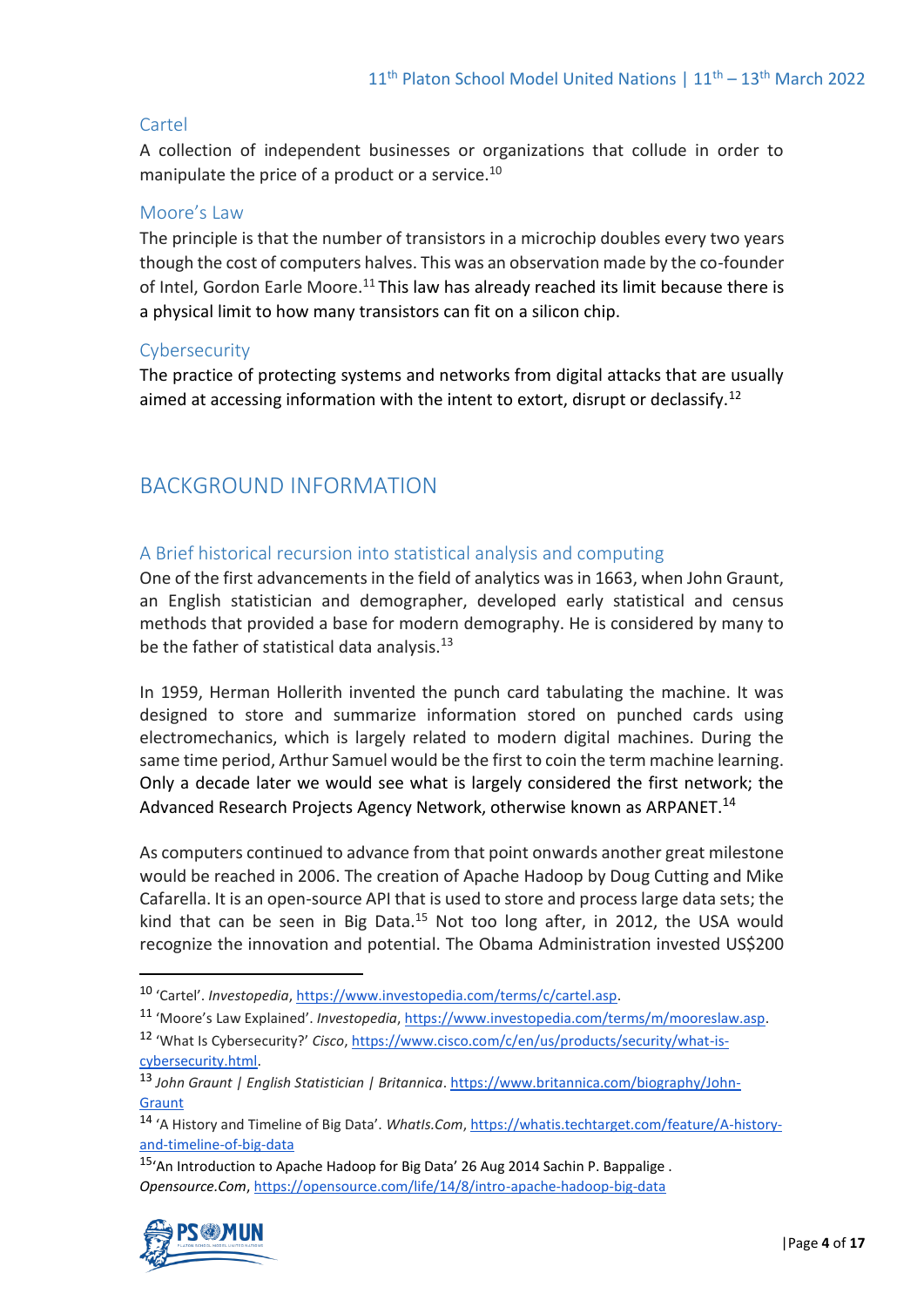million into the Big Data Research and Development Initiative in hopes of developing the wellness and efficacy of all the sectors of the US economy through Big Data.<sup>16</sup> Around the same period, many other nations invested similar amounts.

The market for Big Data would continue to grow at an exponential rate. In 2019, Allied Market Research announced that the Big Data analytics market was worth US\$193.14 billion that year alone. Big Data's growth differs from source to source, since there are different samples involved. However, the general consensus is that the market will continue to grow. It is estimated that the market will balloon to approximately US\$234 billion dollars by 2026.<sup>17</sup>Other sources suggest much bigger numbers. Allied Market Research estimates that the market will be worth US\$420 billion.

## Functions of Big Data Infrastructure

Mentioned in the Definition of Key Terms section of this guide, Big Data infrastructure is the physical IT infrastructure that hosts Big Data's functions. Included are the tools that collect data from various sources such as but not limited to the internet and surveys. Also included is the software and hardware that break down and analyze said data, in order for human managers to use the now digestible results and the archive infrastructure that takes all of the aforementioned data and stores it for future reference. All of the above can be customized to an organization's needs, but this main structure remains unchanged.

While conventionally expensive, this structure has a multitude of functions ranging from the storage and analysis of financial records, providing support for financial and business decisions to sharing information with other businesses around the world, making it very versatile. When talking about the financial services sector specifically, Big Data can be used for investment appraisal in the form of almost instantaneous calculation and estimation of revenue streams based on concurrent investments of similar nature and data collected by surveys regarding, for example, the public's response.

## Big Data in the financial sector

Big Data's role in the economy is quite pivotal, as data analytics act as the way that corporations make decisions. Evolving the way one analyzes and stores data, no matter the field, is sure to usher in a wave of evolution in the market, directly or indirectly. Besides understanding the nature of Big Data, itself, one must look at its effects on the system it is to be implemented in to gauge whether it is worthwhile. One of the more obvious changes that the financial sector is sure to undergo is rapid technological evolution in multiple areas. As technology improves, the ways in which

<sup>17</sup> Inc, Global Industry Analysts. *Global Big Data Market to Reach \$234.6 Billion by 2026*. [https://www.prnewswire.com/news-releases/global-big-data-market-to-reach-234-6-billion-by-2026-](https://www.prnewswire.com/news-releases/global-big-data-market-to-reach-234-6-billion-by-2026--301322252.html) [-301322252.html](https://www.prnewswire.com/news-releases/global-big-data-market-to-reach-234-6-billion-by-2026--301322252.html)



<sup>16</sup> 'PRESS RELEASE: Obama Administration Unveils "Big Data" Initiative: Announces \$200 Million in New R&D Investments'. *Whitehouse.Gov*, 29 Mar. 2012[, https://obamawhitehouse.archives.gov/the](https://obamawhitehouse.archives.gov/the-press-office/2015/11/19/release-obama-administration-unveils-big-data-initiative-announces-200)[press-office/2015/11/19/release-obama-administration-unveils-big-data-initiative-announces-200](https://obamawhitehouse.archives.gov/the-press-office/2015/11/19/release-obama-administration-unveils-big-data-initiative-announces-200)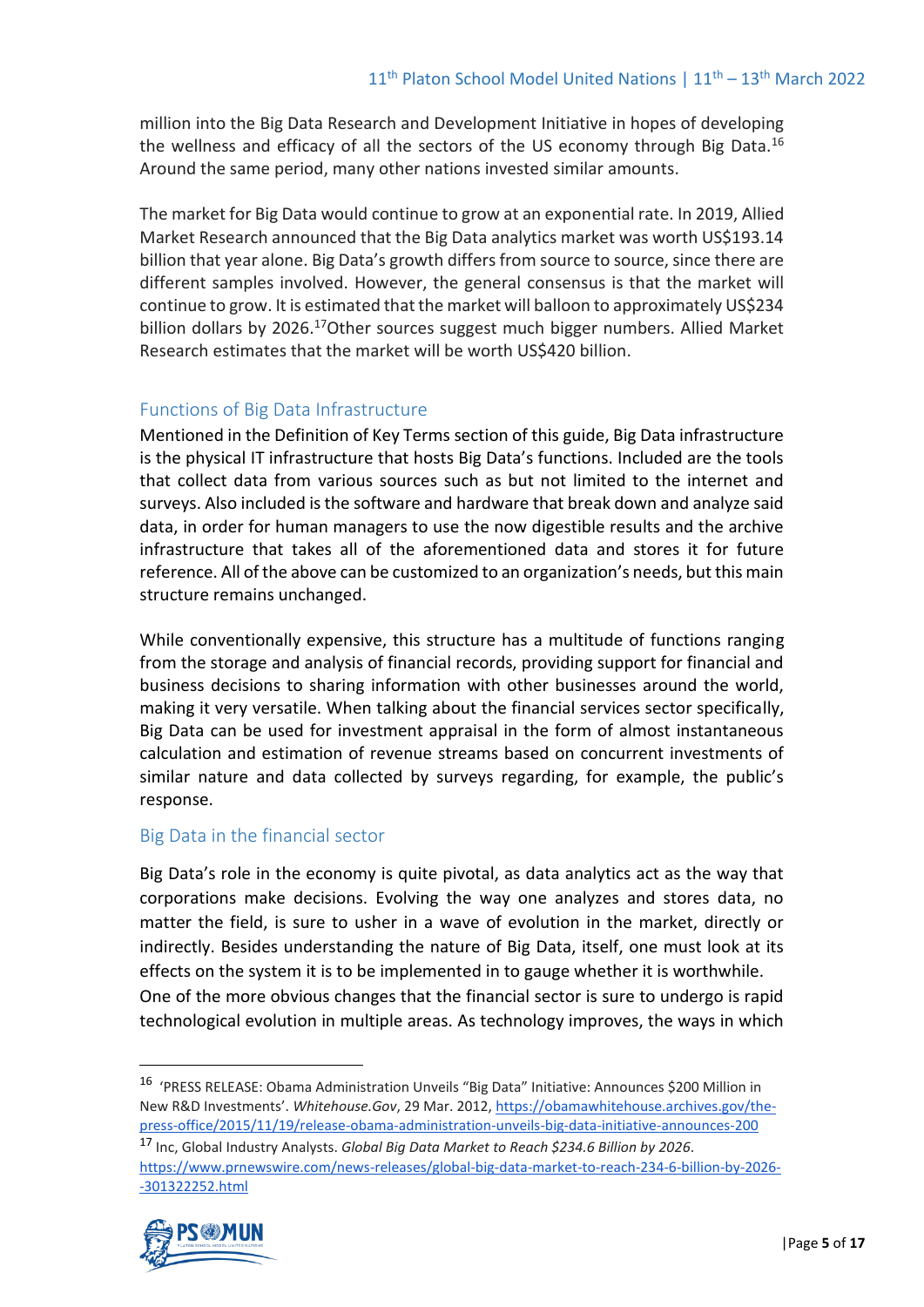data can be collected become more efficient, thus being able to "produce" more data that can prove useful to businesses and governments. There is, therefore, a need for systems that offer high processing power and a large amount of storage, both of which can be found in Big Data Infrastructure.

The rise of open APIs further aids in the increase in demand for Big Data, as more and more parties have access to an increasing amount of information that, again, is useful to them. Open APIs and their intersection with Big Data is a big reason why the latter is so useful in today's financial climate, and as open API technology continues to evolve into more secure and interconnected software, the demand for Big Data is sure not to disappear. To elaborate, open APIs in the field of finance essentially allow institutions to "borrow" data from one another, which fosters competition, and therefore, growth.

The competition between institutions that are getting into or already have Big Data infrastructure is imperative to how this market will evolve. Stakeholders that are able to effectively utilize big data will have the edge over their competitors due to the fact that it is able to provide, for example, advice on financial decisions based on empirical data much faster than its predecessors. New services and products could be created as a result of this competition, and as technology advances, governments and institutions that refrain from investing in Big Data infrastructure will be left "a step behind".

On a related note, newly established regulatory pressure such as the FRTB - the Fundamental Review of the Trading Book - and others, force banks to disclose more data about their operations and clients to governments. Big Data is an effective tool that many of them consider and implement to both conform to the regulations and improve their operations in ways that are mentioned above.

## Advantages of big data implementation

#### Better decision-making

In a survey conducted by the New Vantage partners, 36.2 percent of respondents reported that improved decision making was their flagship goal when it came to their Big Data analytics investments. Furthermore, 84.1 percent had made progress toward that goal, and approximately 59 percent had experienced measurable success, for an overall success rate of 69%. The results of the survey are able to represent the relative success that the use of Big Data analytics has seen over the course of its implementation in multiple sectors of the economy. It can give businesses the data-driven insights they need to help their companies compete and grow.

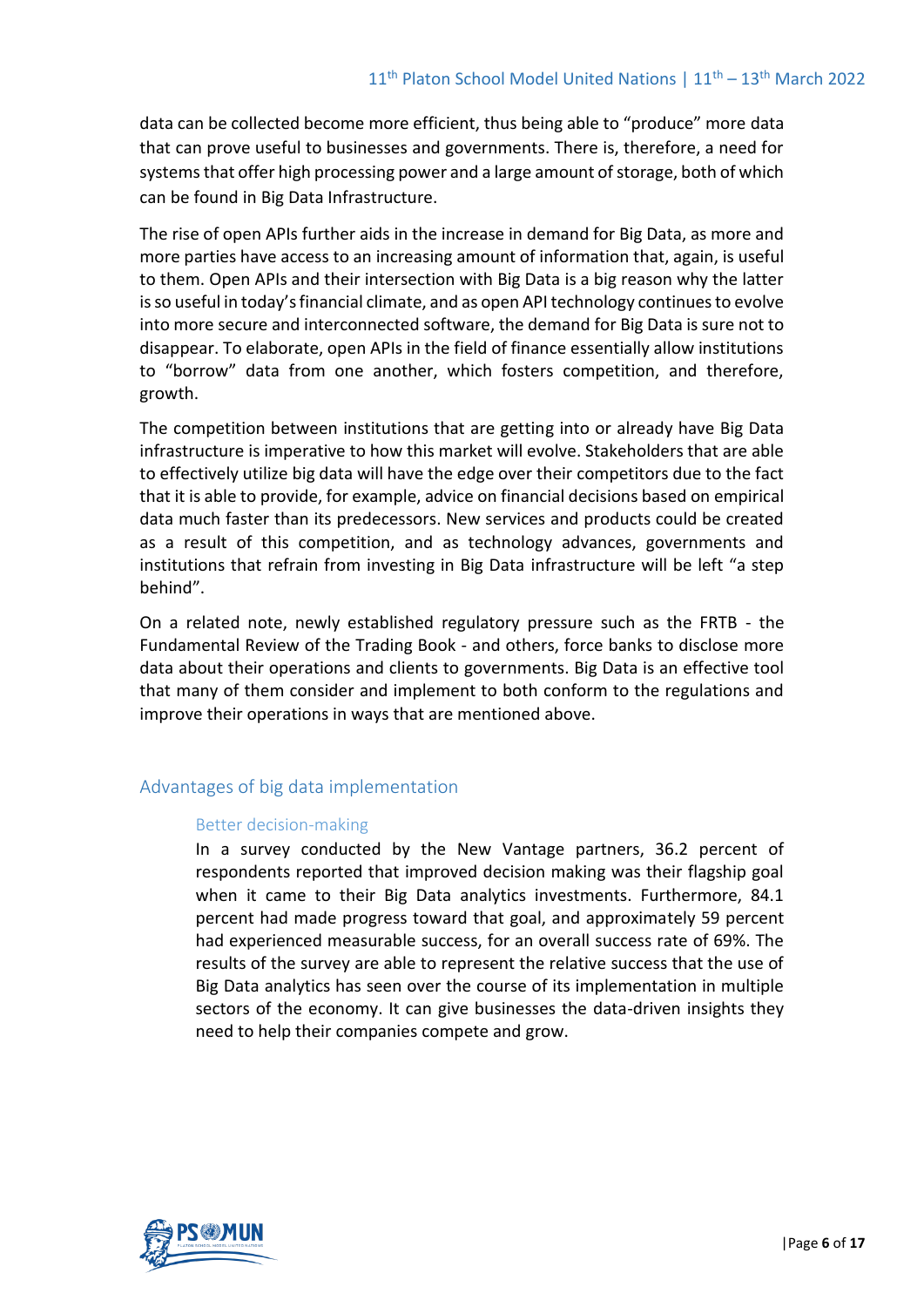The growth can be attributed to the fact that big data analytics are able to provide a constant stream of relevant information in an easily digestible form so that the executives responsible are able to make informed decisions.  $^{18}$ 

#### Reduced costs

Big Data can be used to cut costs through different methods that can be modified to conform to one's needs. One such method is analyzing different management options from different companies to be able to optimize management for maximum operational efficiency. Another way Big Data could help reduce costs is that by virtue of it being an excellent decision-making tool, it could be used to assess how decisions could be made based on prospective costs and profits. <sup>19</sup>

#### Surge of investment

Big Data is expected to and is already experiencing a monumental surge of investment. Immense companies such as Amazon, Alphabet, and Microsoft have already invested in Big Data infrastructure for obvious reasons. Besides that, the market for Big Data is growing at exponential rates. The projected market value for Big Data is an astonishing ~US\$685 billion, which is more than triple the total market value in 2021 (~US\$203 billion). This makes sense, as, by 2030, humanity will have produced more than 550 Zettabytes of data (roughly equal to 572 billion terabytes), which will have to be stored, and with Moore's law continuing to have an effect on chip manufacturing, we do not seem to be slowing down when it comes to data generation.<sup>20</sup>

#### Improvement in Business Functions

Big Data can help businesses and governments alike to grow and increase their survivability. It can help with accounting, development of services or products, whether that would be improving upon existing ones or creating new ones entirely, management and more. It can also help with developing the tertiary sector of production, which focuses on service provision by analyzing what the population demands.<sup>21</sup>

To summarize, Big Data's functions can be utilized in a multitude of ways within an organization to aid in its smooth operation. As should be apparent so far, the ways in which Big Data can be used are endless, especially when it comes to a sector that largely depends on data and statistical analysis like finance. For

<sup>21</sup> 'What Is Big Data and What Are Its Benefits?' *Simplilearn.Com*, <https://www.simplilearn.com/tutorials/big-data-tutorial/what-is-big-data>



<sup>18</sup> '7 Benefits to Using Big Data for Small Businesses'. *IndustriusCFO*, 7 Apr. 2015, <https://www.industriuscfo.com/7-benefits-using-big-data/>

<sup>19</sup> Schleier-Keller, Diane. 'Top 3 Reasons to Invest in Big Data'. *InsideBIGDATA*, 23 Aug. 2017, [https://insidebigdata.com/2017/08/23/top-3-reasons-invest-big-data](https://insidebigdata.com/2017/08/23/top-3-reasons-invest-big-data/)

<sup>20</sup> 'Big Data Pros and Cons'. *Datamation*, 9 Aug. 2018, [https://www.datamation.com/big-data/big](https://www.datamation.com/big-data/big-data-pros-and-cons/)[data-pros-and-cons/](https://www.datamation.com/big-data/big-data-pros-and-cons/)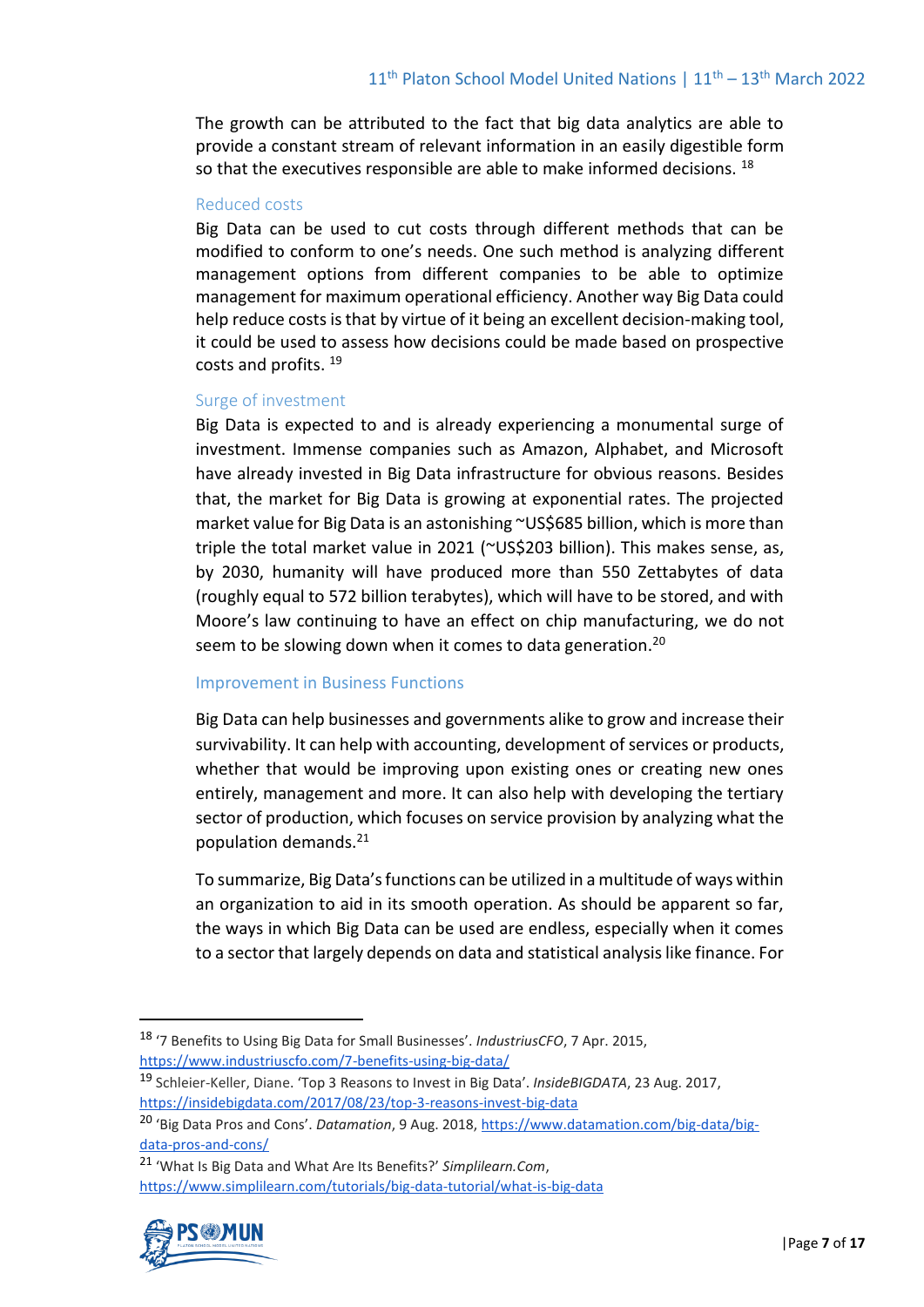this reason, it is an invaluable tool for development, whose merit is noteworthy to say the least.

## Disadvantages of Big Data

#### Need for specialized personnel

Big Data infrastructure requires a lot of human resources to set up and run. To start, depending on the scale of the project, construction crews may be needed to create a space for the infrastructure. The logistics for bringing components from one end to the world is very complicated and finally, maintenance and cleaning of the spaces is very important too, especially when it comes to the more sensitive components.

One may have noticed that all the personnel mentioned above do not need any special training or expertise in a specific field. However, Big Data analytics and infrastructure require a variety of specialized personnel. Analytics, IT, hardware engineering specialized maintenance are just some of the many oddly specific professionals that are needed when looking to operate a system of this scale.

#### Varying Data Quality

Not all data is created equal. Data quality is relative to the data's intended use and the individual or individuals looking to analyze it. To elaborate, consumers are very sensitive when it comes to changes in their environment and moods, therefore, data that is collected in the summer, for example, may be different than data that is collected in the winter. Moreover, due to the vast nature of the data, it is difficult to pick and choose the parameters for the data one needs, which may lead to inconsistent results upon analysis.

#### Compliance with intergovernmental regulations

Complying with intergovernmental regulations regarding personal privacy is very difficult, especially when it comes to the financial sector. International laws such as the European Union's GDPR limit the kind of data that businesses are able to share with each other since a lot of the information is personally identifiable and, therefore, quite sensitive. Sharing such information could lead to breaches of privacy.

Furthermore, sharing too much information could lead to an indirect breach of privacy. Combining multiple data sets may, in some cases, lead to the resulting processed information being identifiable, meaning that it can be traced back to individuals or groups, subjecting them to potential hazards.

#### **Cybersecurity**

One of the most prominent and threatening problems that come with Big Data is the ever-present threat of cyberattacks. A well-coordinated and executed cyberattack on a Big Data system that houses and processes all the data in an

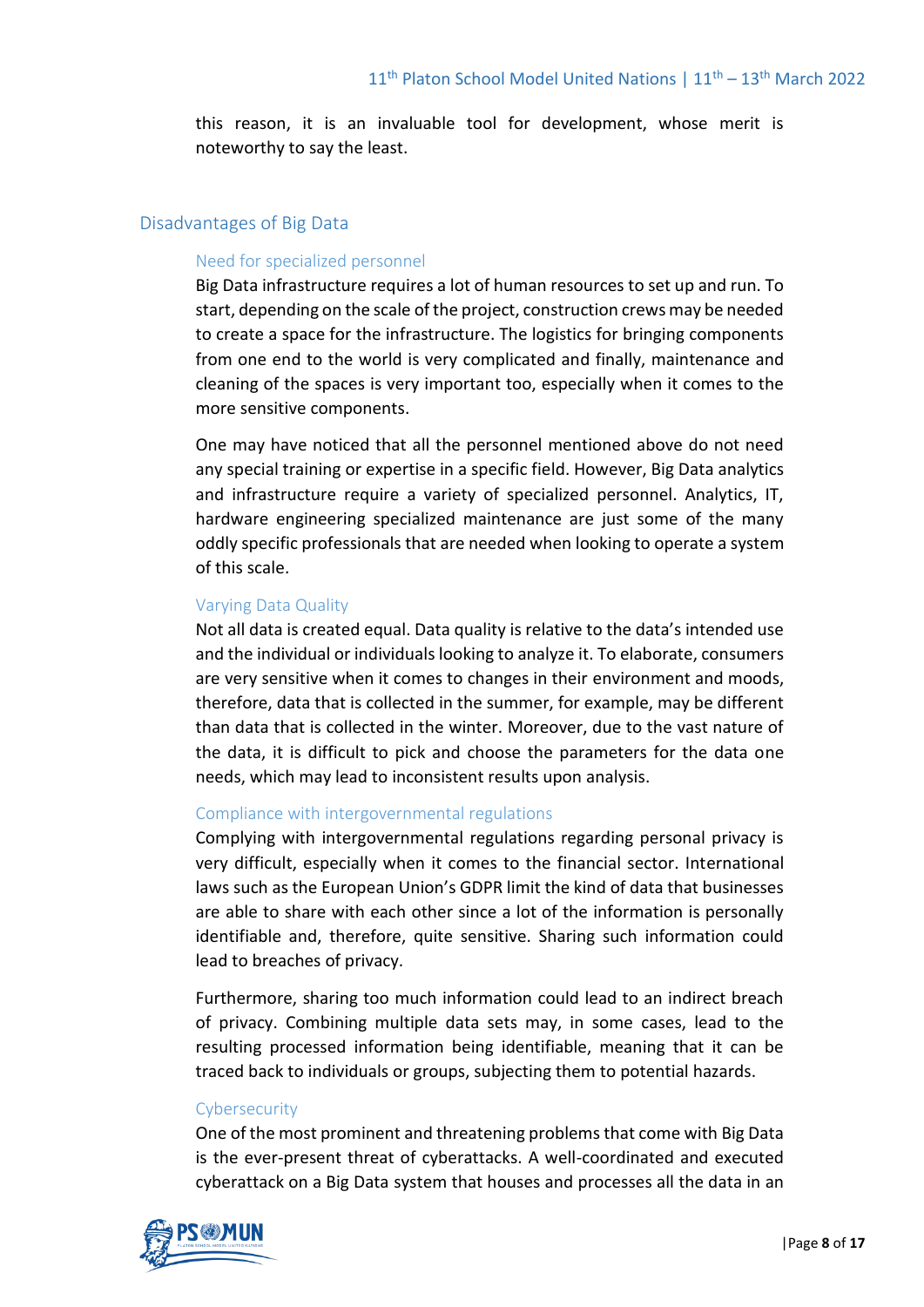area could be catastrophic, not only for the local government but also for all the people living in that area. This is particularly burdensome for the reason that data centers that store and process financial data are very lucrative targets for cyber attackers since the potential payout is huge for just one "job".

#### Extended hardware needs

Big Data infrastructure requires a lot of hardware to store the immense amounts of data that the infrastructure is to be built for. Big Data hardware needs can be split into two categories: storage and processing.

Storage requires an exponential amount of space and a lot of maintenance. Storage usually comes in a Redundant Array of Independent Disks (RAID) which means that a lot of disks work as one, allocating data between them evenly, depending on the methods RAID is implemented with. This system is usually quite reliable, and, as the name suggests, redundant. However, it is costly to maintain and, nevertheless, requires a lot of actual hardware to sustain the data that needs to actually be stored.

Processing does not require a lot of space, but it is very expensive and tricky to work with. Not all processors (CPUs) are suitable for this kind of work, and depending on the needs of the stakeholders, there may be a need for more than CPUs. Cooling and organization are big problems too.

Large amounts of processing and storage are not only required for any Big Data infrastructure project but they are also very expensive. Due to the global microchip shortage, both processors and solid-state drives (Drives using flash memory instead of mechanical discs) are experiencing an increase in prices, which is extremely unfavorable for organizations or people looking to obtain large quantities of both.

#### High Initial Cost

Big Data expansion projects almost always go over budget according to Datamation.<sup>22</sup> Although open-source software brings down costs dramatically, the bulk of the spendings stems from hardware and staffing needs, a lot of which is needed as mentioned above. Of the two, hardware is the costliest.

The cost of Big Data platforms such as Hadoop and Spark scales up proportionally to the amount of storage and processing power that the business uses. A single Hadoop cluster can be composed of anywhere from one node to a virtually infinite number of nodes. Each of these clusters is recommended to have at least a mid-range server for the processing which costs about \$1000-\$2000 per terabyte. Therefore, a petabyte Hadoop cluster will cost approximately \$1 million since it needs about 200 nodes. This cost may seem relatively insignificant, but when one considers the asinine amounts

<sup>&</sup>lt;sup>22</sup> 'Big Data Pros and Cons'. Datamation, 9 Aug. 2018, [https://www.datamation.com/big-data/big](https://www.datamation.com/big-data/big-data-pros-and-cons/)*[data-pros-and-cons/](https://www.datamation.com/big-data/big-data-pros-and-cons/)*

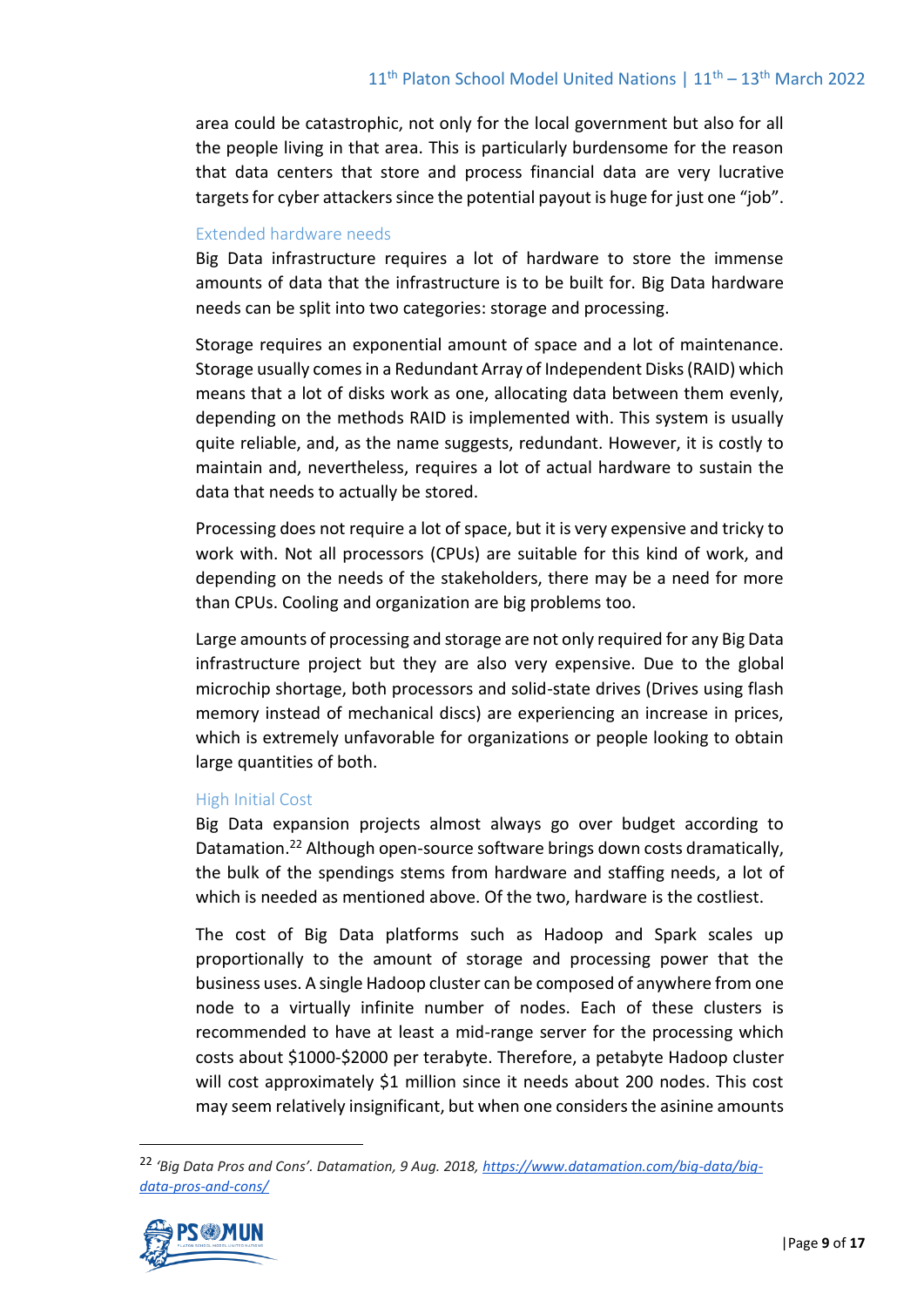of data that usually comprise a Big Data set, a lot more than a petabyte of storage is needed to facilitate effective storage and processing.

#### Correlation errors

A common technique used in data analysis is to draw correlations between two data sets. The aforementioned data sets have to be correlated in the real world for the analysis to be effective. If they, in fact, are not related in the real world, then correlation errors occur, which can lead to wrong financial decisions. For example, when analyzing two data sets, such as ice cream sales and homicides, one may see that their patterns of increases and decreases somewhat correlate, which may lead to the false assumption that one is causation for the other. This can be misleading for a decision-making part of a business.

To summarize, Big Data is a really diverse field that offers a lot of advantages, especially in the field of finance. It is critical that measures of international magnitude are implemented to facilitate sustainable development through Big Data while also ensuring the safety of its users and the local and in some cases global $^{23}$  economy.

# MAJOR COUNTRIES AND ORGANIZATIONS INVOLVED

## United States of America (USA)

With a staggering 51% market share in Big Data analytics according to Statista, the USA is by far the largest stakeholder in the market, with the immediate follower being Japan, at 5.7% market share. The staggering difference has to do with the increase in data demands in sectors such as public utilities.<sup>24</sup> In 2012, the Obama Administration invested US\$200 million in research and development initiatives for Big Data – The "Big Data Research and Development Initiative". Its goals were to "advance state-ofthe-art core technologies needed to collect, store preserve, manage, analyze, and share huge quantities of data", to "harness these technologies to accelerate the pace of discovery in science and engineering, strengthen our national security, and transform teaching and learning" and to "expand the workforce needed to develop and use Big Data technologies".

Big government agencies such as the National Science Foundation and Department of Defense are part of the initiative, with the latter committing to investing

<sup>24</sup> *Top 10 Countries & Regions Leading the Big Data Adoption in 2019*. 24 Nov. 2019, [https://www.analyticsinsight.net/top-10-countries-regions-leading-the-big-data-adoption-in-2019/,](https://www.analyticsinsight.net/top-10-countries-regions-leading-the-big-data-adoption-in-2019/) 'Big Data & Analytics Market Share by Country 2021'. *Statista*, [https://www.statista.com/statistics/1258046/worldwide-big-data-business-analytics-market-share](https://www.statista.com/statistics/1258046/worldwide-big-data-business-analytics-market-share-by-country/)[by-country](https://www.statista.com/statistics/1258046/worldwide-big-data-business-analytics-market-share-by-country/)



<sup>&</sup>lt;sup>23</sup> In global banking and logistics markets.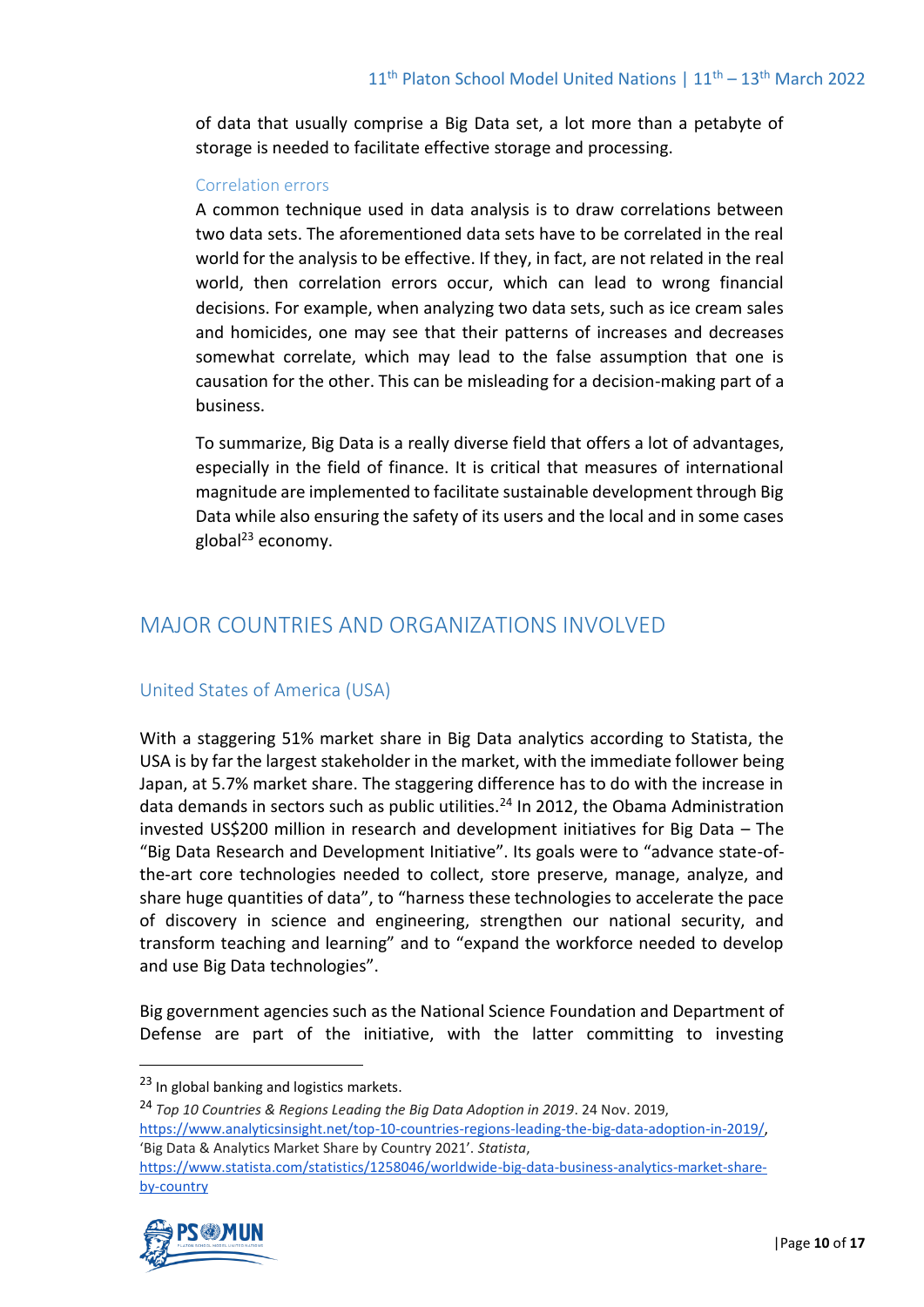approximately \$250 million annually across the Military Departments in hopes of using the initiative to improve the effectiveness of the military as a whole through better decision making and provision of support. In addition, the National Institute of Health announced that the then-largest data set on human genetics – the 1000 Genomes Project – would become publicly available on Amazon Web Services. The 200-terabyte project is a prime example of the use of Big Data, especially in 2012. Compared to today's standards for Big Data, the project's size seems insignificant.<sup>25</sup>

## People's Republic of China

In a report from global market research firm International Data Corp, China's Big Data market share was estimated to exceed US\$10 billion for the first time in 2020. Around 38% of that was spent on banking, telecommunication, and local governments. It has been established that China's Big Data market will witness an upward trend as fintech innovation and digital government construction fuel the continuous increase of industry users' demand for Big Data. According to the analyses, China's Big Data market is predicted to hit \$20 billion by 2024, marking a 145 percent growth from the rate recorded in 2019.<sup>26</sup>

## United Kingdom (UK)

The UK's Big Data Analytics market value, according to Statista, exceeded US\$3.6 billion dollars and is expected to grow at an exponential rate from 2021 onwards.<sup>27</sup> The UK also invested 158 million pounds sterling in 2011 and 375 million in 2012, making it one of the first UN member states to invest in Big Data infrastructure. As of now, there are approximately 670 businesses in the UK that pertain to Big Data and Big Data infrastructure according to CrunchBase.

## Japan

Japan, being the second largest Big Data Analytics shareholder, is likely to see steady expansion akin to other developed nations already invested in Big Data, such as the USA and China. <sup>28</sup>In a survey conducted by the European patent office in 2020, Japan was the second-largest country by patent applications relating to advanced IT fields such as artificial intelligence. <sup>29</sup>

<https://www.chinadaily.com.cn/a/202103/15/WS604ef289a31024ad0baaf3b3.html> <sup>27</sup> 'Big Data & Analytics Market Share by Country 2021'. *Statista*,

[https://www.statista.com/statistics/1258046/worldwide-big-data-business-analytics-market-share](https://www.statista.com/statistics/1258046/worldwide-big-data-business-analytics-market-share-by-country/)[by-country,](https://www.statista.com/statistics/1258046/worldwide-big-data-business-analytics-market-share-by-country/) *Top 10 Countries & Regions Leading the Big Data Adoption in 2019*. 24 Nov. 2019, <https://www.analyticsinsight.net/top-10-countries-regions-leading-the-big-data-adoption-in-2019/>

<sup>28</sup> *Top 10 Countries & Regions Leading the Big Data Adoption in 2019*. 24 Nov. 2019,

<https://www.analyticsinsight.net/top-10-countries-regions-leading-the-big-data-adoption-in-2019/0> <sup>29</sup> 'Japan Comes in 2nd Worldwide in Number of AI and Big Data Applications'. *Lexology*, 1 Feb. 2021, <https://www.lexology.com/library/detail.aspx?g=08273de9-b847-4a3e-8dcd-9831e120e1a9>



<sup>25</sup> 'PRESS RELEASE: Obama Administration Unveils "Big Data" Initiative: Announces \$200 Million in New R&D Investments'. *Whitehouse.Gov*, 29 Mar. 2012[, https://obamawhitehouse.archives.gov/the](https://obamawhitehouse.archives.gov/the-press-office/2015/11/19/release-obama-administration-unveils-big-data-initiative-announces-200)[press-office/2015/11/19/release-obama-administration-unveils-big-data-initiative-announces-200](https://obamawhitehouse.archives.gov/the-press-office/2015/11/19/release-obama-administration-unveils-big-data-initiative-announces-200)

<sup>26</sup> 孙迟. *China's Big Data Market to Continue Expansion: Report*.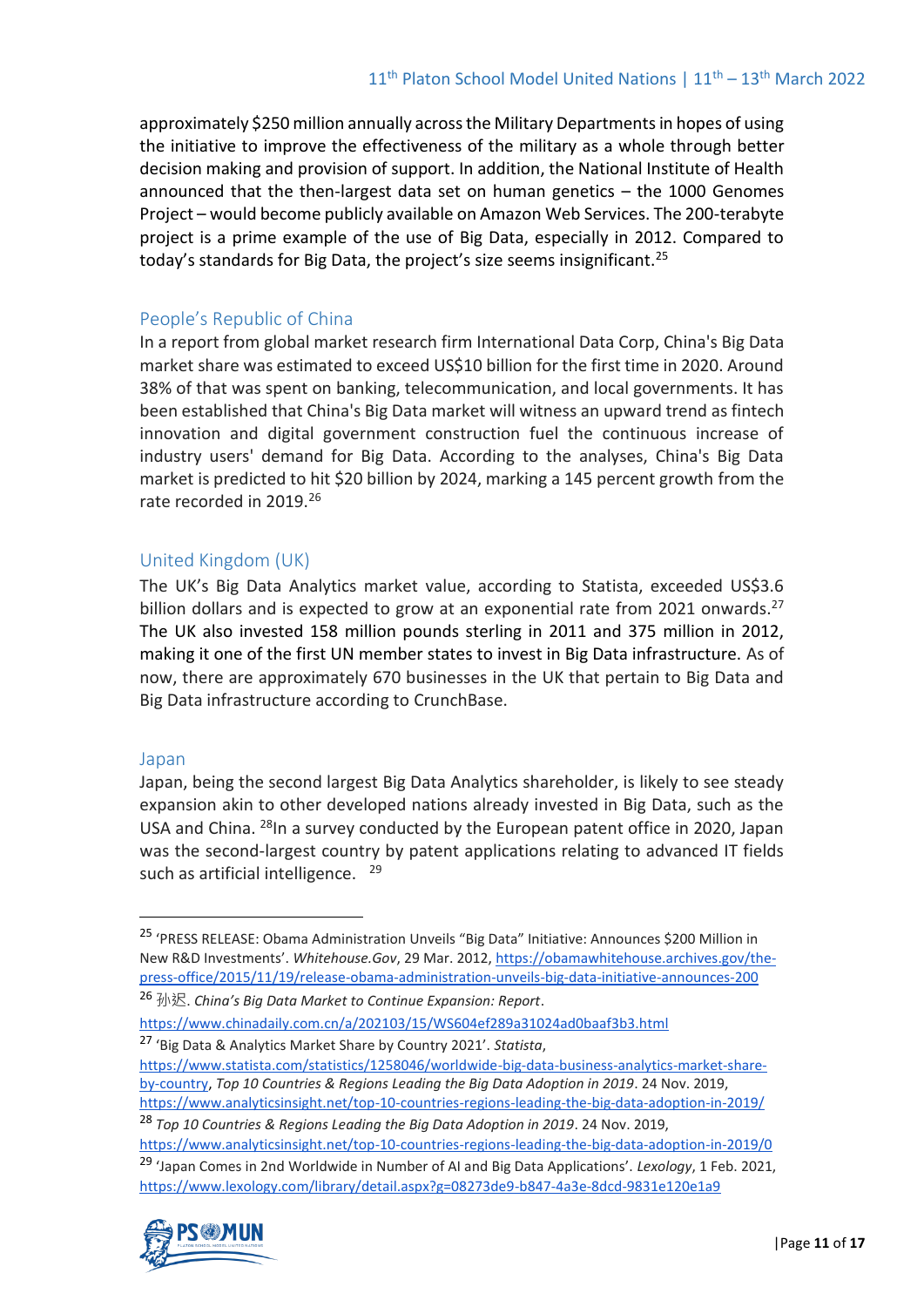## Russian Federation

The main consumers of Big Data technologies here are banks, telecommunication, and large retailers, with the market value expected to reach 300 billion robles by 2024. The government also plans for implementations of Big Data in the public sector, which can be used by federal agencies as a resource for development. <sup>30</sup>More recently, in July of 2021, Russia approved its first national standard in the field of Big Data. The GOST (an acronym for государственный стандарт, meaning state standard) mainly aims to sync already existing Big Data initiatives within Russia to international ones to facilitate cooperation and communication and to avoid confusion.

| <b>DATE</b>                   | <b>DESCRIPTION OF EVENT</b>                                                                                                                                                   |
|-------------------------------|-------------------------------------------------------------------------------------------------------------------------------------------------------------------------------|
| 1663                          | John Graunt invents statistical data analysis to combat the<br>bubonic plague.                                                                                                |
| 1884                          | Herman Hollerith invents the punch card tabulating the<br>machine which was the beginning of data processing.                                                                 |
| 1943                          | The UK creates the Colossus, which was designed to decipher<br>Nazi codes in WW2. It performed Boolean and counting<br>operations to analyze large amounts of data.           |
| 1959                          | Arthur Samuel coins the term Machine learning.                                                                                                                                |
| 1965                          | The USA plan the first-ever data center to store tax returns and<br>fingerprints on magnetic tape.                                                                            |
| October 29th, 1969            | Advanced Research Projects Agency Network (ARPANET) is<br>created.                                                                                                            |
| 1996                          | Digital storage becomes cheaper than paper according to IBM<br>Systems Journal paper which was published in 2003.                                                             |
| March 29 <sup>th</sup> , 2012 | The Obama administration invests \$200 million into the Big<br>Data Research and Development Initiative.                                                                      |
| 2013                          | The global market for big data is worth US\$10 billion.                                                                                                                       |
| 2021                          | Allied Market Research announces that the Big Data Analytics<br>market was worth US\$193.14 billion in 2019 and is expected to<br>grow to US\$420 billion at a CAGR of 10.9%. |

## TIMELINE OF EVENTS

<sup>30</sup> *Top 10 Countries & Regions Leading the Big Data Adoption in 2019*. 24 Nov. 2019, <https://www.analyticsinsight.net/top-10-countries-regions-leading-the-big-data-adoption-in-2019/0>

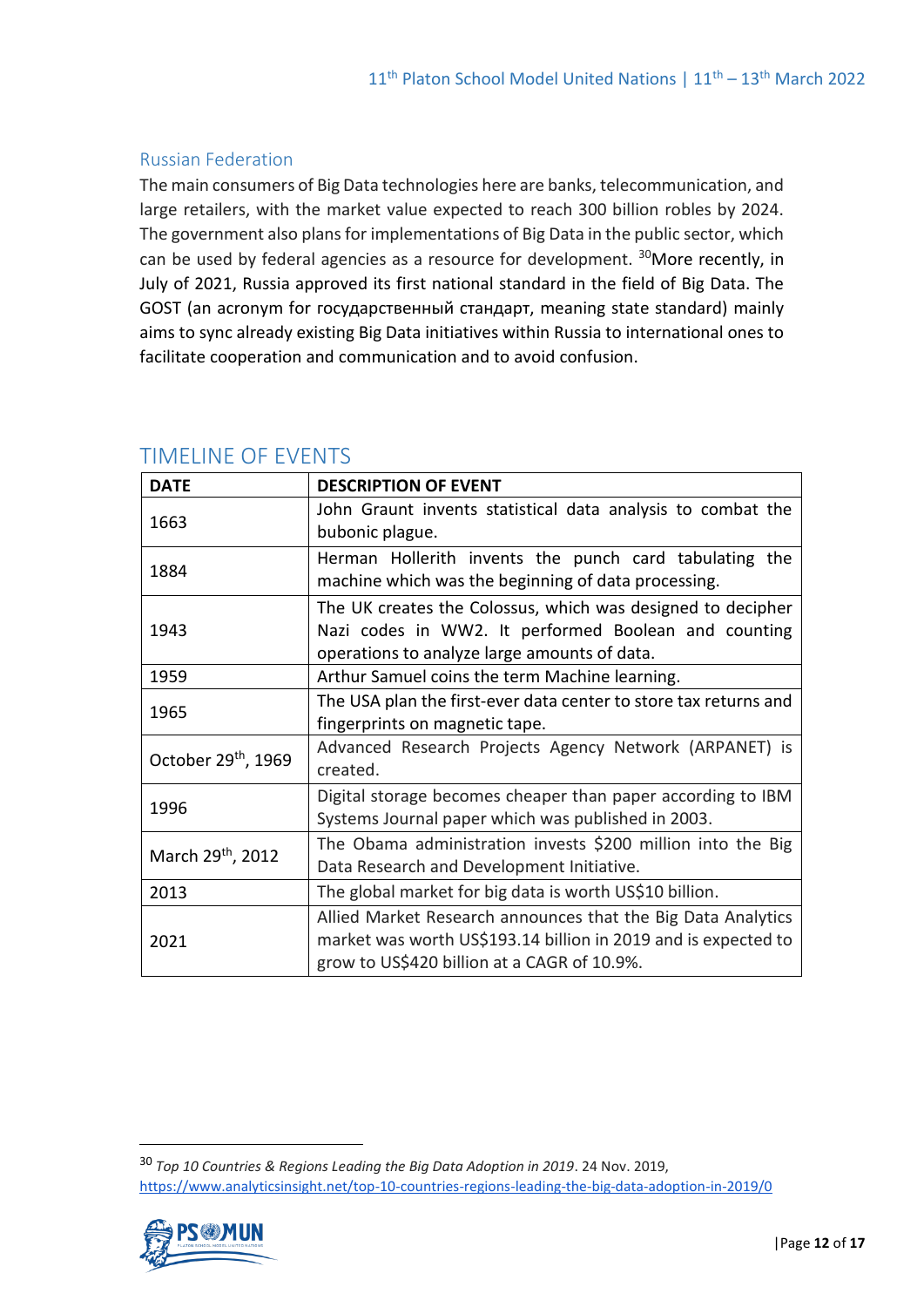# PREVIOUS ATTEMPTS TO SOLVE THE ISSUE

#### Private Businesses and Big Data

A number of large corporations are already investing in their own unique Big Data infrastructure solutions. The Starbucks Corporation uses Big Data in a variety of ways, the most prevalent being personalized promotions, which has been done since 2017 with the "Digital Flywheel" program, which incorporates four pillars (rewards, personalization, payment, order). $31$  Another type of company that uses Big Data is streaming platforms such as Spotify and Netflix. Both being very successful services, they not only use Big Data for storing and streaming content on their platforms but also for personalized recommendations based on any given customer's viewing or listening habits, creating a more familiar and streamlined experience. All of these examples demonstrate the efficacy of Big Data infrastructure in businesses that are not only centered around the provision of services but also more traditional, so to speak, businesses.

## The Independent Expert Advisory Group on a Data Revolution for Sustainable Development (IEAG)

On August 29th, 2014 the then Secretary-General of the United Nations, Ban Ki-moon named an Independent Expert Advisory Group on a Data Revolution for Sustainable Development to provide information that could be used to shape "an ambitious and achievable vision" for the future of data. The IEAG consists of more than 20 internationally recognized experts in the field of data. The subsequent report highlights two big global concerns with the state of data back in 2014; the challenge of gaps in what we know from data and the challenge of the inequality between those who have data and those who do not.

The report also addresses in detail various issues mentioned in this guide. Examples include the issue of varying data quality and the need for immediate action in both the private and the public sectors.<sup>32</sup>

## UN Global Pulse

The UN Global Pulse is an innovation initiative by the UN that was founded in 2009. It aims to "bring real-time monitoring and prediction to development and aid programs" in the form of high-impact analysis solutions for UN member and observer states. It aims to achieve this through its network of data science innovation centers dubbed Pulse Labs that are located in Jakarta, Kampala, and the UN Headquarters in New York City. The initiative was to an extent successful, having created measures that safeguard the privacy and drive innovation in the field of Big Data. $33$ 

<sup>31</sup> Pathak, Ritesh. *6 Ways in Which Starbucks Uses Big Data | Analytics Steps*. <https://www.analyticssteps.com/blogs/6-ways-which-starbucks-uses-big-data>

<sup>32</sup> 'UN Data Revolution'. *UN Data Revolution*[, https://www.undatarevolution.org/](https://www.undatarevolution.org/)

<sup>33</sup> *UN Global Pulse - Big Data for Development and Humanitarian Action*. 31 May 2018, <https://www.unglobalpulse.org/>

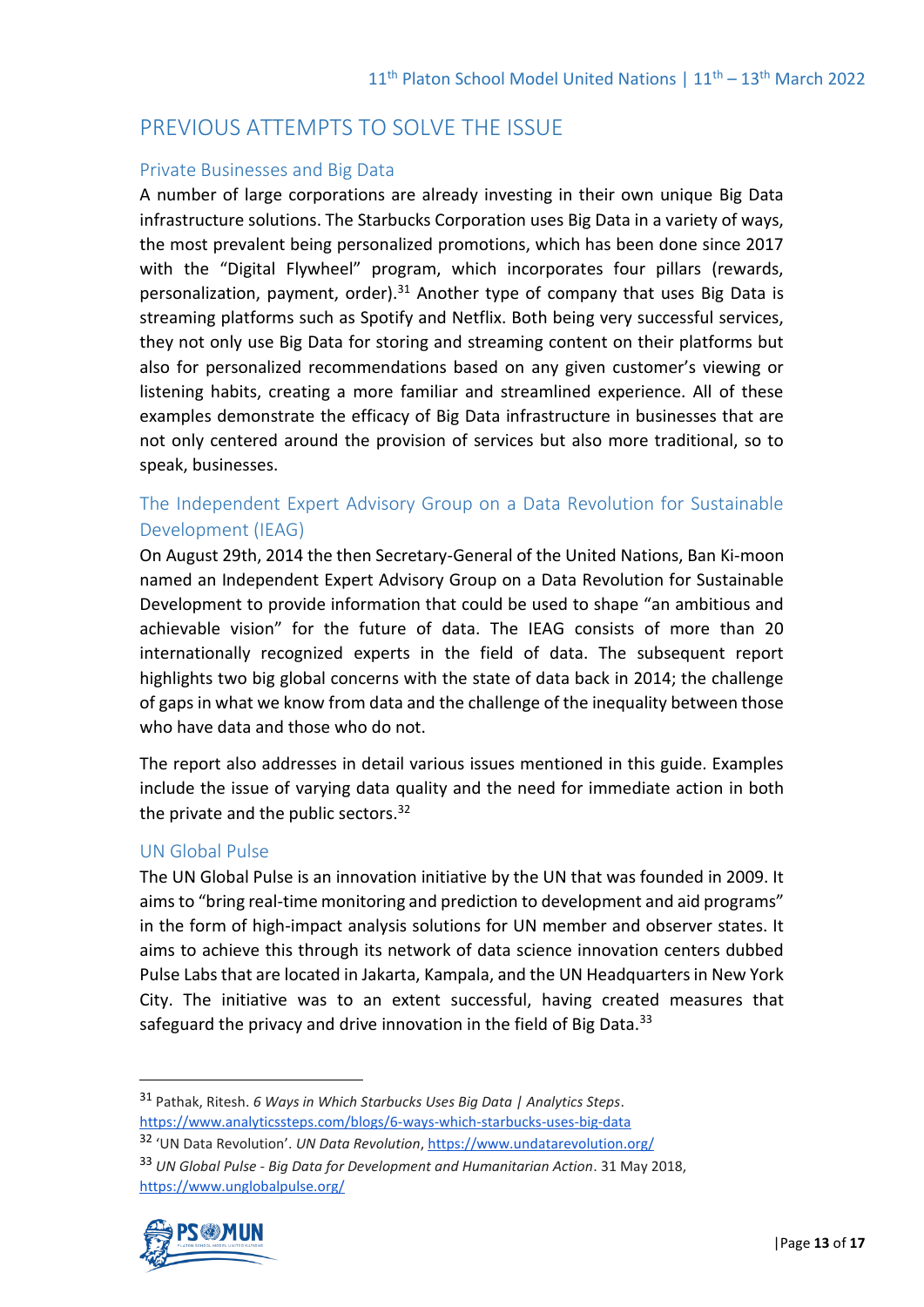# POSSIBLE SOLUTIONS

It is impossible to think about finding some possible solutions to the issue without addressing the drawbacks of Big Data. The solutions mentioned below are targeted towards addressing the problems with Big Data and are recommended. However, there is room for finding ways in which governments can use Big Data analytics to better their circumstances and collaborate with other nations to further develop the economy and financial sector.

## Establishing Data Fidelity

As mentioned beforehand, a lack of data fidelity is a real issue that comes with Big Data due to the fact that the scope of some of the collection methods is just too wide. One of the things that can be done in narrowing down the scope of the research or collection of data by limiting which sensor groups will collect data at any given time for example. While it may work in some cases, it would mean that data is susceptible to bias, or simply is too little to make investments in Big Data infrastructure justifiable in others. For that reason, ways to increase data fidelity and validity without narrowing its scope are imperative to the evolution of Big Data.

## Data filters

There are multiple solutions to this problem, but they all come with their own problems. One of the solutions that are most commonly found are data filters that take data that is false or not needed out of the settings automatically. It is a relatively cheap way to mitigate some of the problems that can be implemented in a variety of ways, such as simple if/if not-type APIs or even machine learning. On the other hand, they are not perfect when it comes to filtering information that involves handwriting or text written by humans. In addition, they create bottlenecks when implemented in very large data sets, because of the fact that all the data that is to be processed has to go through the filter.

## Manual inspection

Another solution to the same problem would be to have employees manually check the data used for any given decision. This would almost completely eliminate error but would mean that the cost to check every single piece of data within a data set big enough to be considered Big Data comes with an elevated cost, to say the least. This solution could be used in cases where the data collection scope is relatively low and the amount of data that needs to be filtered is relatively small.

## Machine learning

A middle ground of sorts to the two solutions would be machine learning. It is an effective way to sort through data. As mentioned in the Key Terms section of this guide, machine learning is a field in computer science that specializes in developing artificial intelligence systems that are able to improve with the input of data and time. This is advantageous for Big Data infrastructure as the data input is sufficient, to say the least, for the system to develop while being relatively inexpensive to implement.

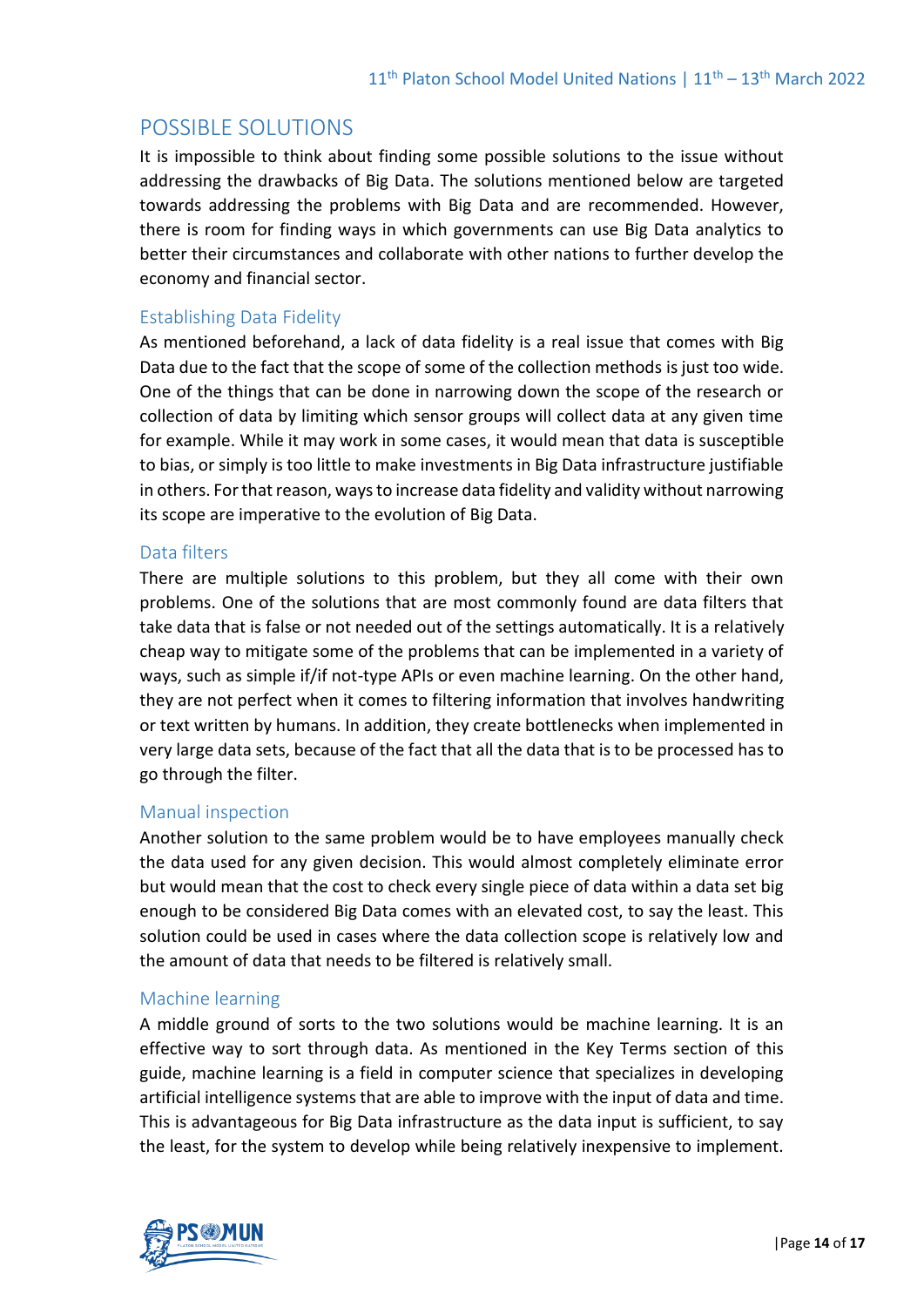It, however, may need support both monetarily and from personnel in the early stages of development or implementation.

## Addressing cybersecurity concerns

Big Data is a tool that is able to aid in the mitigation of cybersecurity threats, even though it is a potential target itself. As mentioned before, financial institutions that have Big Data infrastructure in place are very potentially lucrative for cyberattacks because of the sheer density of information, especially because of the fact that it pertains to money. An effective, well-timed, and quick attack would be detrimental to the economy of a nation, as can be seen in the 2016 Bangladesh Bank Heist. Therefore, cybersecurity is at the top of the list when it comes to solutions. In the world of cybersecurity, there are a lot of ways to prevent data loss.

Filters to test and isolate phishing links, trojans and other malicious software that fall into the same category are essential here. The example of the Bangladesh Bank Heist can be used here as well, as the hackers gained access to the bank's network through an infected file that was opened on an employee's personal email address. Therefore, avoiding trojans and phishing links requires some awareness training for the employees responsible. Another way to combat cybersecurity is through the use of decentralized data centers, which essentially break up the infrastructure into smaller bits making the whole harder to attack. This would mean that the cost would be drastically increased of course, but the increased security would be worth it to some.

In general, cybersecurity is something every nation should be concerned about, especially when it comes to the big investments that come with Big Data infrastructure.

## BIBLIOGRAPHY

Hasan, Md. Morshadul, et al. 'Current Landscape and Influence of Big Data on Finance'. *Journal of Big Data*, vol. 7, no. 1, Mar. 2020, p. 21. *BioMed Central*, <https://doi.org/10.1186/s40537-020-00291-z>

'Big Data in the Financial Services Industry - From Data to Insights'. *Finextra Research*, 9 Sept. 2019, [https://www.finextra.com/blogposting/17847/big-data-in-the](https://www.finextra.com/blogposting/17847/big-data-in-the-financial-services-industry---from-data-to-insights)[financial-services-industry---from-data-to-insights.](https://www.finextra.com/blogposting/17847/big-data-in-the-financial-services-industry---from-data-to-insights)

*What Is Big Data? | Oracle*[.https://www.oracle.com/big-data/what-is-big-data/](https://www.oracle.com/big-data/what-is-big-data/)

Big Data Infrastructure: 4 Pain Points and How to Solve Them'. *Precisely*, 19 Dec. 2019, <https://www.precisely.com/blog/big-data/4-big-data-infrastructure-points-solve>

'5 Examples of APIs We Use in Our Everyday Lives | Nordic APIs |'. *Nordic APIs*, 10 Dec. 2019,<https://nordicapis.com/5-examples-of-apis-we-use-in-our-everyday-lives/>

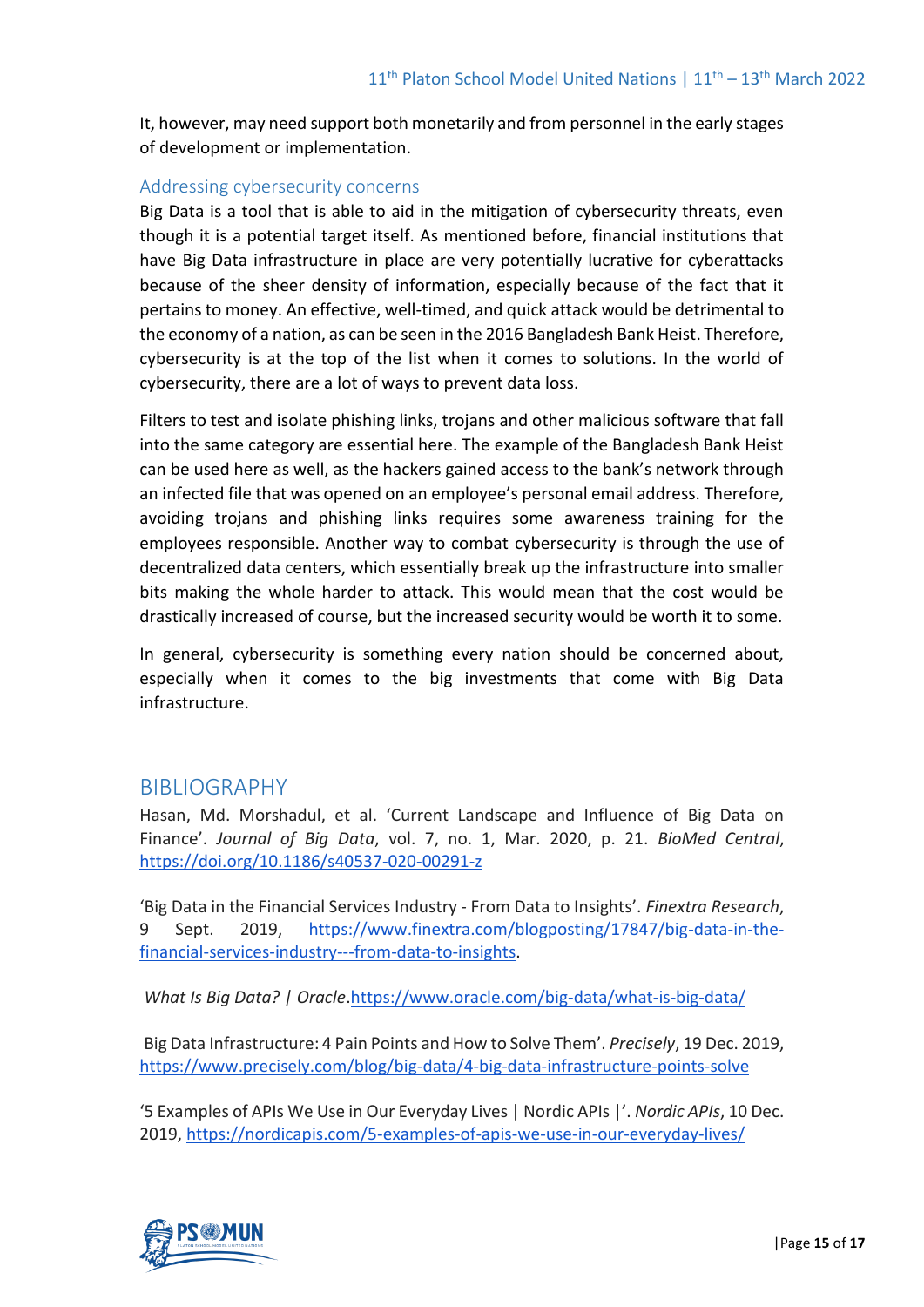*What Is the Internet of Things (IoT)?* [https://www.oracle.com/internet-of](https://www.oracle.com/internet-of-things/what-is-iot/)[things/what-is-iot/](https://www.oracle.com/internet-of-things/what-is-iot/)

'Open Banking Definition'. *Investopedia*, <https://www.investopedia.com/terms/o/open-banking.asp>

*Machine Learning: What It Is and Why It Matters*. [https://www.sas.com/en\\_in/insights/analytics/machine-learning.html](https://www.sas.com/en_in/insights/analytics/machine-learning.html)

'Compound Annual Growth Rate (CAGR)'. *Investopedia*, <https://www.investopedia.com/terms/c/cagr.asp>

'Moore's Law Explained'. *Investopedia*, [https://www.investopedia.com/terms/m/mooreslaw.asp.](https://www.investopedia.com/terms/m/mooreslaw.asp)

'7 Benefits to Using Big Data for Small Businesses'. *IndustriusCFO*, 7 Apr. 2015, <https://www.industriuscfo.com/7-benefits-using-big-data/>

Schleier-Keller, Diane. 'Top 3 Reasons to Invest in Big Data'. *InsideBIGDATA*, 23 Aug. 2017,<https://insidebigdata.com/2017/08/23/top-3-reasons-invest-big-data/>

'Big Data Pros and Cons'. *Datamation*, 9 Aug. 2018, <https://www.datamation.com/big-data/big-data-pros-and-cons/>

*Top 10 Countries & Regions Leading the Big Data Adoption in 2019*. 24 Nov. 2019, [https://www.analyticsinsight.net/top-10-countries-regions-leading-the-big-data](https://www.analyticsinsight.net/top-10-countries-regions-leading-the-big-data-adoption-in-2019/)[adoption-in-2019/](https://www.analyticsinsight.net/top-10-countries-regions-leading-the-big-data-adoption-in-2019/)

'Big Data & Analytics Market Share by Country 2021'. *Statista*, [https://www.statista.com/statistics/1258046/worldwide-big-data-business](https://www.statista.com/statistics/1258046/worldwide-big-data-business-analytics-market-share-by-country/)[analytics-market-share-by-country](https://www.statista.com/statistics/1258046/worldwide-big-data-business-analytics-market-share-by-country/)

孙迟. *China's Big Data Market to Continue Expansion: Report*. <https://www.chinadaily.com.cn/a/202103/15/WS604ef289a31024ad0baaf3b3.html>

Pathak, Ritesh. *6 Ways in Which Starbucks Uses Big Data | Analytics Steps*. <https://www.analyticssteps.com/blogs/6-ways-which-starbucks-uses-big-data>

'PRESS RELEASE: Obama Administration Unveils "Big Data" Initiative: Announces \$200 Million in New R&D Investments'. *Whitehouse.Gov*, 29 Mar. 2012, [https://obamawhitehouse.archives.gov/the-press-office/2015/11/19/release](https://obamawhitehouse.archives.gov/the-press-office/2015/11/19/release-obama-administration-unveils-big-data-initiative-announces-200)[obama-administration-unveils-big-data-initiative-announces-200](https://obamawhitehouse.archives.gov/the-press-office/2015/11/19/release-obama-administration-unveils-big-data-initiative-announces-200)

Hajirahimova, Makrufa Sh., Alilyeva, Aybeniza S. "BIG DATA INITIATIVES OF DEVELOPED COUNTRIES", "Outlier detection on Big Data", January 2017, https://www.researchgate.net/publication/317486245\_BIG\_DATA\_INITIATIVES\_OF [DEVELOPED\\_COUNTRIES](https://www.researchgate.net/publication/317486245_BIG_DATA_INITIATIVES_OF_DEVELOPED_COUNTRIES)